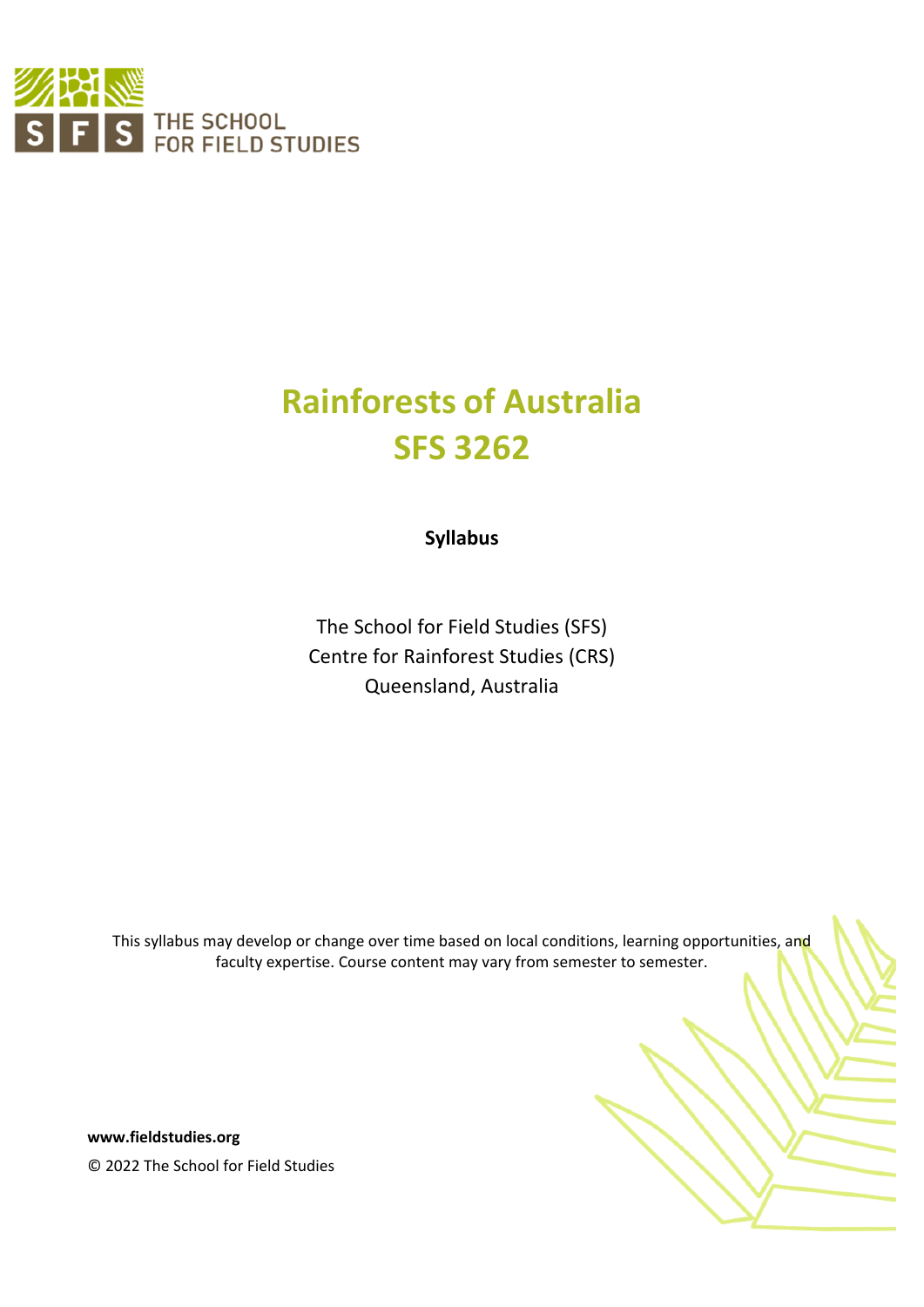# **COURSE CONTENT SUBJECT TO CHANGE**

#### *Please note that this is a copy of a recent syllabus. A final syllabus will be provided to students on the first day of academic programming.*

SFS programs are different from other travel or study abroad programs. Each iteration of a program is unique and often cannot be implemented exactly as planned for a variety of reasons. There are factors which, although monitored closely, are beyond our control. For example:

- Changes in access to or expiration or change in terms of permits to the highly regulated and sensitive environments in which we work;
- Changes in social/political conditions or tenuous weather situations/natural disasters may require changes to sites or plans, often with little notice;
- Some aspects of programs depend on the current faculty team as well as the goodwill and generosity of individuals, communities, and institutions which lend support.

Please be advised that these or other variables may require changes before or during the program. Part of the SFS experience is adapting to changing conditions and overcoming the obstacles that may present. In other words, the elephants are not always where we want them to be, so flexibility is key.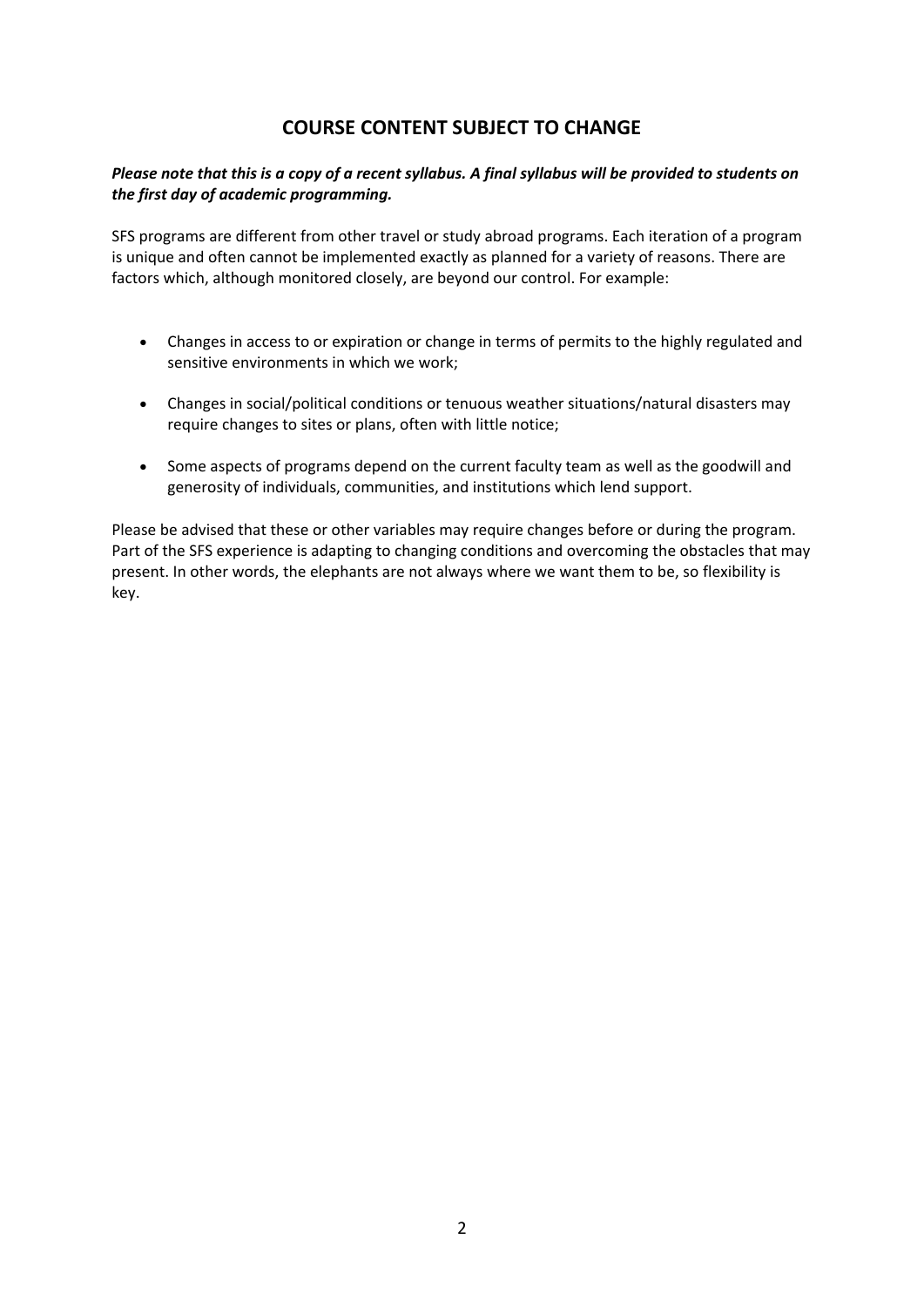# **Center Research Direction**

The Centre for Rainforest Studies' research plan addresses the question: *How can the future of the Wet Tropics in a changing world be ensured?* Staff and students of SFS-CRS investigate this topic by engaging in research under three core components:

- 1. Understanding ecological and social systems;
- 2. Conflict, vulnerability and change;
- 3. Effective response to change.

Through our research, we aim to assist a range of stakeholders and research partners. These include local landholders; non-government conservation organisations conducting rainforest restoration or having a special interest in flora and fauna; several levels of government, particularly local and state government; regional research organisations, including universities and the Commonwealth Scientific and Industrial Research Organisation.

We aim to improve stability, sustainability, environmental awareness, and concern for natural resources in the Wet Tropics, in particular on the Atherton Tablelands. Our goal is to strengthen research, technical and practical collaboration between SFS-CRS and other research organizations, governmental agencies and non-governmental organizations to carry out this agenda.

## **Course Overview**

In Rainforests of Australia, you will obtain a broad appreciation of the diversity and dynamics of tropical terrestrial biomes and marine life. You will be introduced to the current and past distributions of tropical rainforests, their biodiversity, and their relationships with the abiotic environment, human use, present threats, and restoration practices. This course aims to bring together an understanding of the underlying ecological processes that affect rainforests (and other tropical vegetation) with the role of human society in shaping the present and future rainforests of the Wet Tropics. The course will take the Australian Wet Tropics as a case study to investigate this field, yet many of the skills you learn here can be transferred to other systems. Topics covered will include: biophysical determinants of which vegetation type occurs where; past, present, and future threats to Wet Tropics rainforests; and the theory and practice of rainforest restoration.

The course also has a practical component. You will be taught field techniques for carrying out field research, data analysis, and communication of results.

The course is a mixture of class lectures, field lectures, field laboratory courses, workshops, field trips, and readings to complement the material presented in the lectures. A major emphasis is on field skills, the collection, management and analyses of data, and skills of writing a scientific paper. A wide range of material will be provided and should be used to study the class topics and to acquire the desired skills. Be aware that all material covered in class, lectures, field lectures, and field trips.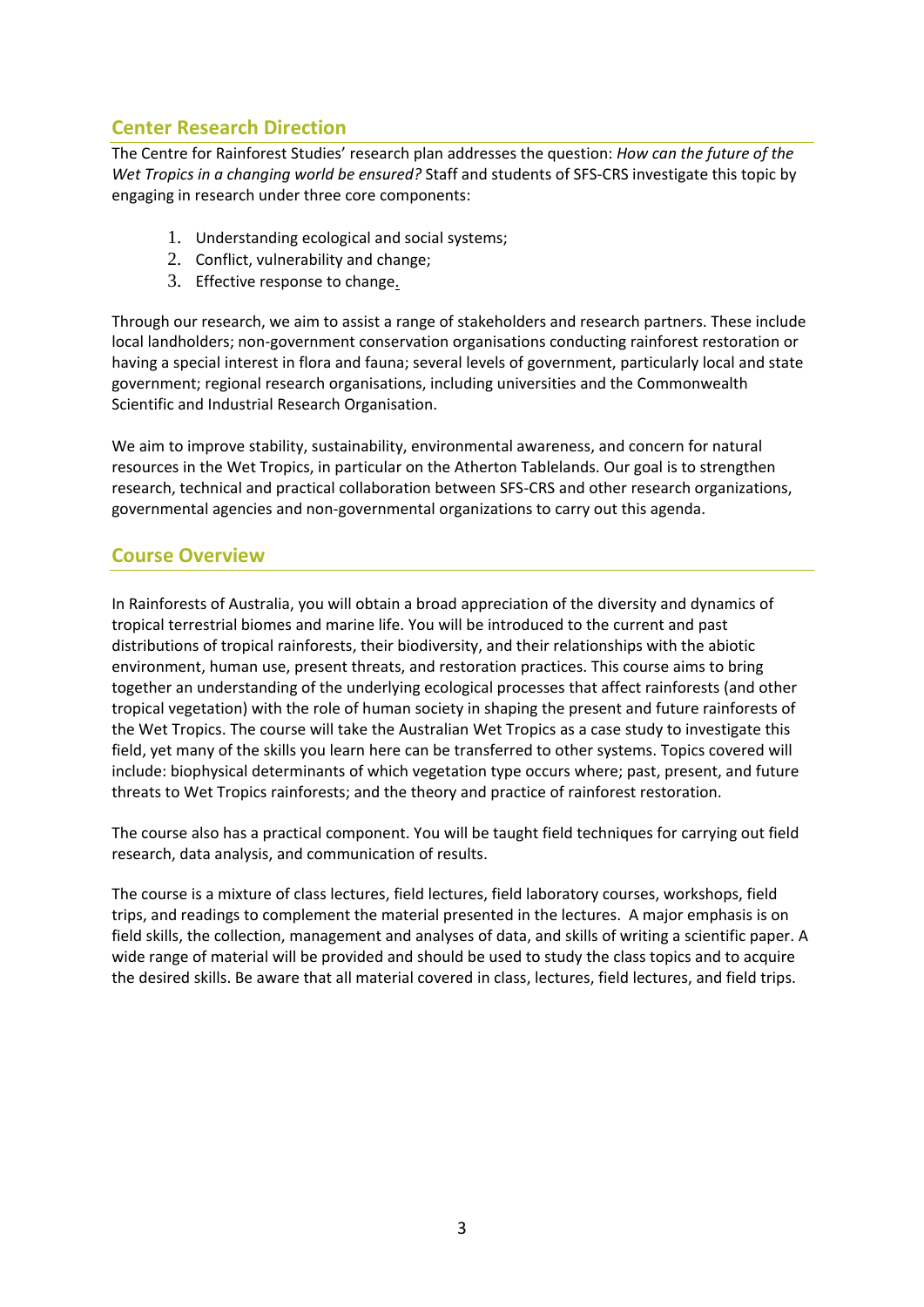# **Learning objectives**

Following this course, students should have an understanding of:

- 1. the factors that influenced the origin of the Wet Tropics rainforests and its flora and fauna;
- 2. the ecology of rainforest and freshwater ecosystems;
- 3. the threats to these ecosystems and the GBR in Australia and the impacts these may have on ecological processes;
- 4. restoring terrestrial and marine ecosystems

## **Themes**

Rainforests of Australia is divided into two themes, which address the history of human impacts in the Wet Tropics and the justifications for conservation and restoration, followed by looking at issues of management of tropical forest, freshwater and marine landscapes to maximize the ecological and economic effectiveness of restoration efforts.

The first theme is used to give you a background in the processes that shaped the rainforests, freshwater and marine ecosystems of the Wet Tropics and gives you an insight in how these ecosystems work. With this understanding, the human impacts on the Wet Tropics are put into an ecological context. In short, this half is designed to familiarize you with the various ecosystems of the Wet Tropics and how humans have affected them.

The second theme puts you into the role as "manager" and attempts to train you to be part of the solution. As such, we critically evaluate the different techniques used today to try and mitigate the threats to these ecosystems in a most effective way.

## **Assessment**

Most of the assessments will be based on individually written or orally presented work. Below is a table of the assessments for this course.

| <b>Assessment Item</b> | Value (%) |
|------------------------|-----------|
| FEX <sub>1</sub>       | 15        |
| FEX <sub>2</sub>       | 25        |
| Plant ID quiz          | 10        |
| Reflective blog post   | 10        |
| 3-minute talk          | 5         |
| <b>Final Exam</b>      | 25        |
| Participation          | 10        |
| Total                  |           |

#### **FEX 1: Vegetation profiling and data interpretation (15%)**

One of the main aims of our program is to give you a keen appreciation of the diversity of tropical forests and their structure. One of the best ways to get such an appreciation is to construct a profile of a forest using data collected in the field. This includes setting up plots to sample vegetation and measuring and identifying plants. By going through such an exercise, you will learn valuable skills in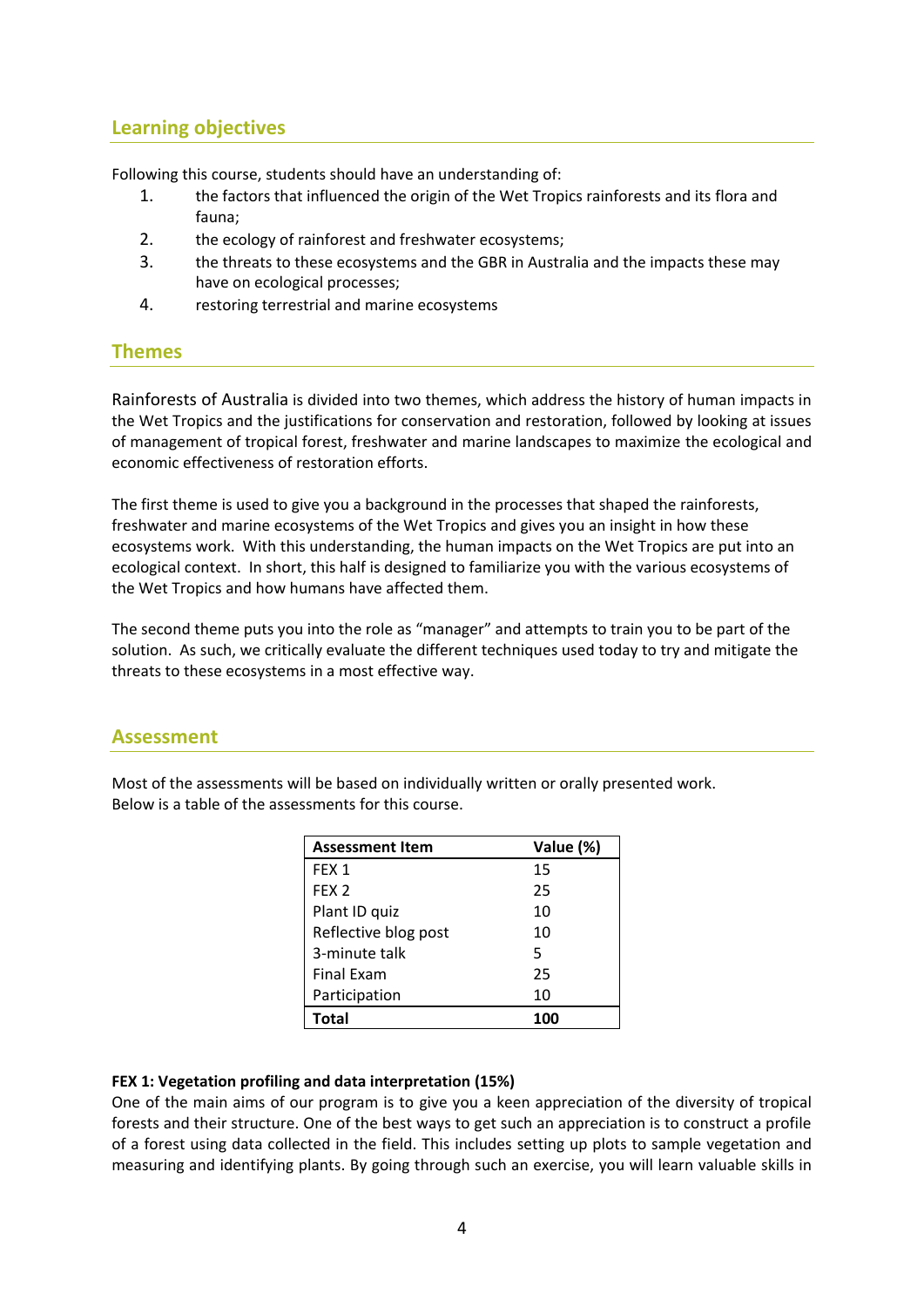setting up research plots. You will also learn to analyse and interpret data you collect from your study plots during the course. In this assignment you will be required to submit a profile diagram that your will construct from your own data, and also write a short report that presents and interprets the data you collect. Note that participation in fieldwork and peer review contributes towards your grade in this assignment.

#### **FEX 2: iNaturalist assignment & plant collection (25%)**

This assignment brings you back to the basics. Good science is good observation. Good observations come with good notes. The greatest scientists in the fields of natural science such as botany and zoology are known for their careful collections of specimens and meticulous notes. This assignment therefore aims to give you a keen appreciation of this fundamental practice of making biological collections and observation recording. Also, your observations will contribute towards a global (and also local) database.

#### **Plant ID Quiz (10%)**

The purpose of this quiz is to develop your skills in identifying the flora of our rainforest by using spot characters and identification tools. As the rainforest of Atherton Tablelands is home to a diverse flora the familiarization with the most common species will help to better understand the roles these plants play in the ecosystems of this region. Plant ID skills depends on attention to detail and trains your observational powers. These skills are applicable in forest regions beyond the Australian tropics. We will conduct an intensive plant ID workshop early in the course to practice techniques of plant identification.

#### **Reflective blog post and 3MT (10%)**

The purpose of these examinable components are to help you develop your skills in scientific outreach. Also, by keeping good reflective notes of your time at CRS, you will have the chance to synthesize your experiences into a reflective blog post. For the 3 minute talk, a range of topics related to the Wet Tropics will eb available for your to choose from.

#### **Final Exam (25%)**

During the final exam you will be tested on material presented in lectures, field lectures and excursions. Answering questions will require critical and analytical thinking across the various teaching units.

Grade corrections in any of the above items should be requested in writing at least 24 hours after assignments are returned. No corrections will be considered afterwards.

| A  | 95.00 - 100%   | B+ | 86.00 - 89.99% | . C+ | 76.00 - 79.99% | 60.00 - 69.99% |
|----|----------------|----|----------------|------|----------------|----------------|
| А- | 90.00 - 94.99% | -B | 83.00 - 85.99% |      | 73.00 - 75.99% | 0.00 - 59.99%  |
|    |                | -B | 80.00 - 82.99% | - C- | 70.00 - 72.99% |                |

## **Grading Scheme**

## **General reminders**

**Plagiarism:** Using the ideas and material of others without giving due credit, is cheating and will not be tolerated. A grade of zero will be assigned if anyone is caught cheating or aiding another person to cheat either actively or passively (e.g., allowing someone to look at your exam).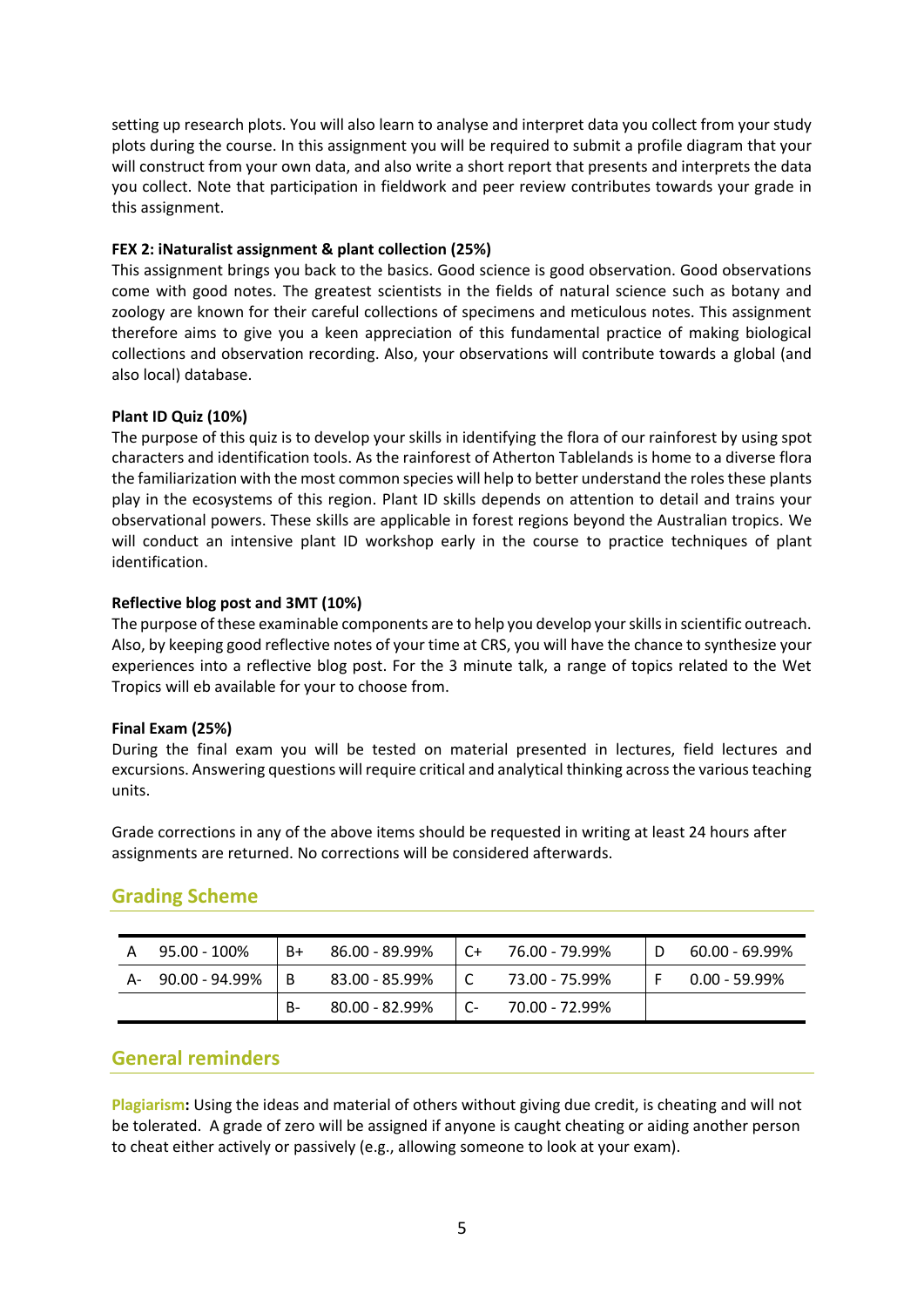**Deadlines:** Deadlines for written and oral assignments are instated to promote equity among students and to allow faculty ample time to review and return assignments before others are due. As such, deadlines are firm and extensions will only be considered under extenuating circumstances. If you believe that you have been prevented from completing your work on time for reasons beyond your control (e.g. illness), make sure that you discuss this with the relevant faculty member as soon as possible, and certainly before the assignment is due. Late assignments will incur a penalty proportional to the length of time that they are late. This means an assignment that is one day late when students were given two days to work on it will have 50% of total points removed from the grade awarded for that assignment, and an assignment that is 2 hours late when two full days (16 hrs) were allocated to work on it will have 12.5% of total points removed from the grade.

**Participation** – Since we offer a program that is likely more intensive than you might be used to at your home institution, missing even one lecture can have a proportionally greater effect on your final grade simply because there is little room to make up for lost time. Participation in all components of the course is mandatory, it is important that you are prompt for all activities, bring the necessary equipment for field exercises and class activities, and simply get involved.

## **Course components**

The column Readings contains suggestions to deepen and expand the knowledge. **Compulsory reading material (indicated below in bold) is provided as Pdf files on the Student Drive.**

| L: Lectures, FL: Field Lectures, FW: Fieldwork, EX: Exams, REV: Review, FLAB: Field Lab WS: |  |
|---------------------------------------------------------------------------------------------|--|
| Workshop, <b>GL</b> : Guest lecture                                                         |  |

| Code | <b>Titles of Lectures /Field</b><br><b>Exercises</b>                                                                                                                                                                                                                                                                                                                                                                                           | <b>Time</b><br>(hrs.) | <b>Type</b>     | <b>Readings</b>                                                                                                                                                                     |
|------|------------------------------------------------------------------------------------------------------------------------------------------------------------------------------------------------------------------------------------------------------------------------------------------------------------------------------------------------------------------------------------------------------------------------------------------------|-----------------------|-----------------|-------------------------------------------------------------------------------------------------------------------------------------------------------------------------------------|
|      | <b>Course Overview</b><br>This lecture gets you into the<br>swing of discovering Australia's<br>natural assets and exploring<br>ecological patterns and<br>processes                                                                                                                                                                                                                                                                           | 1.0                   |                 | Woinarski et al. (2015; 2016);<br>Reside et al (2017)<br>Fisher et al. (2014)<br>Recommended: Cox (2017);<br>Strahan et al. (2016)                                                  |
|      | Past and current landscapes of<br>the Atherton Tablelands<br>A tour on the Tablelands will<br>show you the main land<br>formations of this area. We will<br>see different geology and soil<br>types and discuss how their<br>distribution has affected the<br>rainforest distribution and land<br>uses. We will watch a video to<br>see how local communities<br>became aware of the values of<br>their forests and trying to<br>restore them. | 4.5                   | FL and<br>Video | <b>Atherton Seven Sisters</b><br>Stephensons, P.J. (1989): Rocks<br>and Landscapes of the Cairns<br>District.- Qld Dept. of Mines -<br>CRS Library ECO081;<br><b>Haberle (2005)</b> |
|      | <b>Biomes 1: The Tropical</b><br>Rainforest You will understand<br>the main factors that<br>determine the occurrence of a                                                                                                                                                                                                                                                                                                                      | 2.0                   |                 | Richards, P. W. (1952). The<br>tropical rain forest. The tropical<br>rain forest: an ecological study.<br><b>Cambridge University Press.</b>                                        |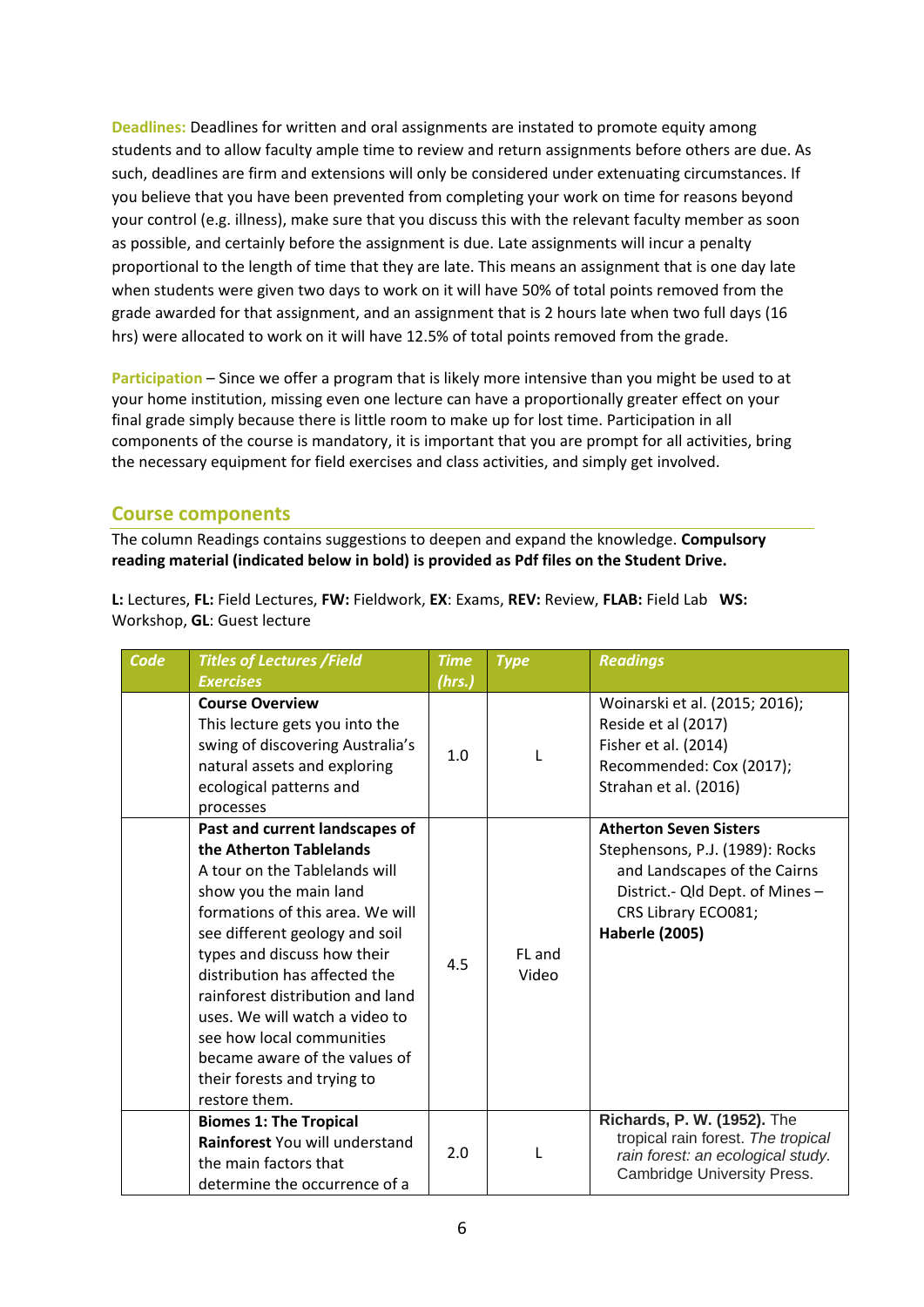| Code | <b>Titles of Lectures /Field</b>                                                                                                                                                                                                                                                                                                                                                       | <b>Time</b> | <b>Type</b> | <b>Readings</b>                                                                                                                                                                                                                                                                                                                                                   |
|------|----------------------------------------------------------------------------------------------------------------------------------------------------------------------------------------------------------------------------------------------------------------------------------------------------------------------------------------------------------------------------------------|-------------|-------------|-------------------------------------------------------------------------------------------------------------------------------------------------------------------------------------------------------------------------------------------------------------------------------------------------------------------------------------------------------------------|
|      | <b>Exercises</b>                                                                                                                                                                                                                                                                                                                                                                       | (hrs.)      |             |                                                                                                                                                                                                                                                                                                                                                                   |
|      | Rainforest in an area. You will<br>learn how to recognize and<br>classify this important biome<br>and learn about its relevance                                                                                                                                                                                                                                                        |             |             | Tracey, J. G. (1982). Vegetation<br>of the humid tropical region of<br>north Queensland. CSIRO,<br>Melbourne.<br>Adam, P. (1992). Australian<br>rainforests. Oxford University<br>Press.                                                                                                                                                                          |
|      | <b>Biomes 2: Wetlands and</b><br>Mangroves We will explore<br>what is considered a<br>freshwater and a coastal<br>wetland, and understand in<br>which environmental<br>conditions each type occurs.<br>You will learn why this is such a<br>unique habitat where the<br>plants need to deal with a<br>waterlogged condition. We will<br>explore the connection<br>between land and sea | 2.0         | L           | Keddy, P.A. (2010). Wetland<br>ecology: principles and<br>conservation (2nd ed.). New York:<br>Cambridge University Press.<br>Mcleod, E., et al. (2011). A<br>blueprint for blue carbon: toward<br>an improved understanding of the<br>role of vegetated coastal habitats<br>in sequestering CO2. Frontiers in<br>Ecology and the<br>Environment, 9(10), 552-560. |
|      | <b>Biomes 3: Dry forests and</b><br>Savanna Let's talk about fire:<br>you will navigate on one of the<br>most widespread biome in<br>Australia, the Savanna, and<br>understand how fire plays an<br>important role in this Biome.<br>You will also learn the specific<br>features of Dry forest and why<br>this important biome has it<br>biodiversity neglected.                      | 2.0         | L           | Skarpe, C. (1992). Dynamics of<br>savanna ecosystems. Journal of<br>vegetation Science, 3(3), 293-300.<br>Sunderland, T., Apgaua, D., et<br>al. (2015). Global dry forests: a<br>prologue. International Forestry<br>Review, 17(2), 1-9.                                                                                                                          |
|      | <b>Plant ID workshop</b><br>Introduction to plant collection<br>assignment                                                                                                                                                                                                                                                                                                             | 1.5<br>4    | FL/WS/FLAB  | Henderson (2003): Practical<br>Methods in Ecology; CRS Library<br>ECO075 (also see ECO064);<br>See also: Fauna Field Guides on<br>Student Drive;<br>Lindenmayer et al. (2001); Fuller<br>et al. (2015); Cilulko et al.(<br>2013)                                                                                                                                  |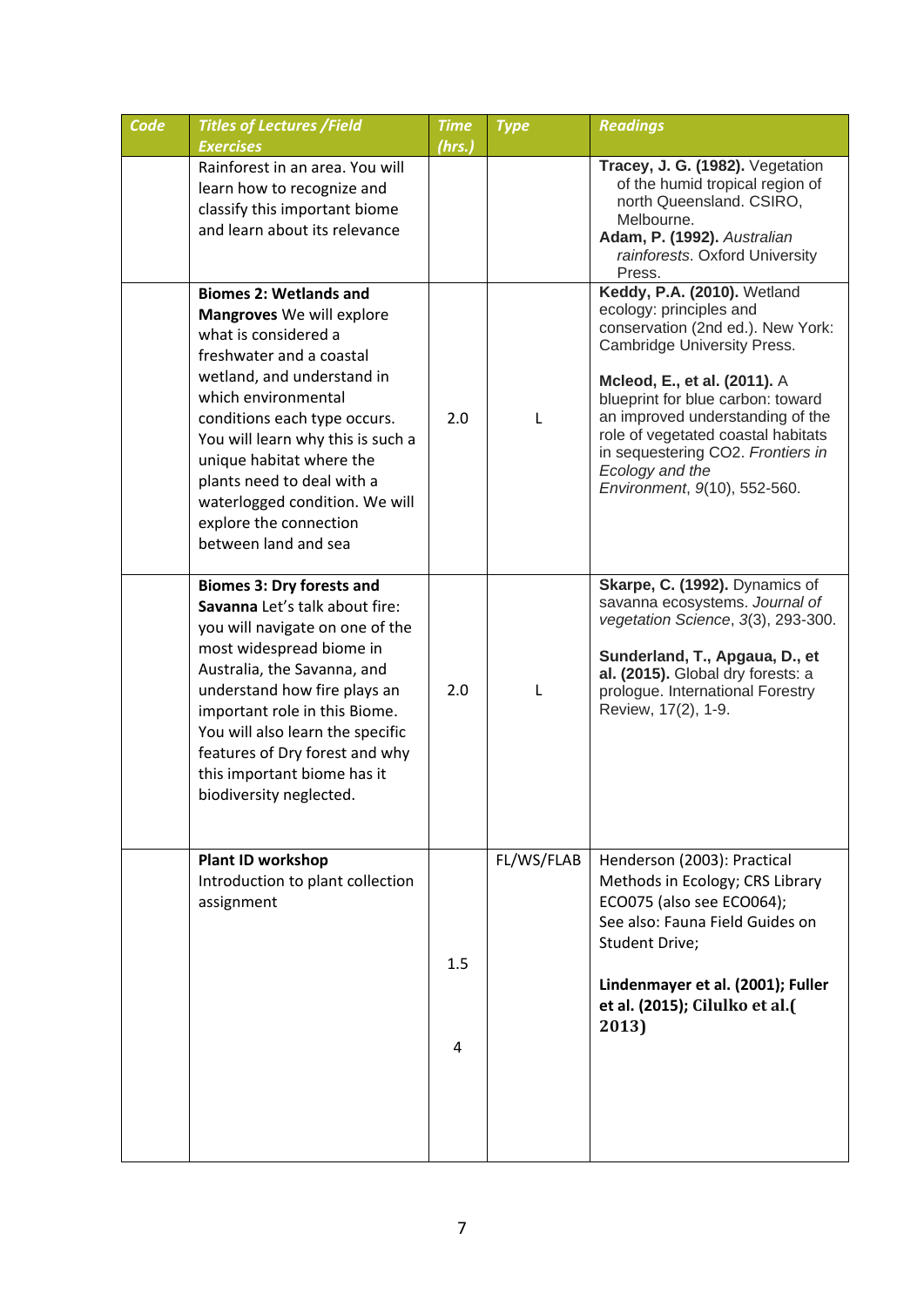| Code | <b>Titles of Lectures /Field</b>                                                                                                                                                                                                                                                                                    | <b>Time</b>    | <b>Type</b>  | <b>Readings</b>                                                                                                                                                                                                                                                                                                    |
|------|---------------------------------------------------------------------------------------------------------------------------------------------------------------------------------------------------------------------------------------------------------------------------------------------------------------------|----------------|--------------|--------------------------------------------------------------------------------------------------------------------------------------------------------------------------------------------------------------------------------------------------------------------------------------------------------------------|
|      | <b>Exercises</b>                                                                                                                                                                                                                                                                                                    | (hrs.)         |              |                                                                                                                                                                                                                                                                                                                    |
|      | Meet the early birds<br>An introduction on how to best<br>familiarize yourself with an<br>unknown bird fauna. We also<br>will participate in a local crane<br>count to see how bird                                                                                                                                 | 4.00           | FL.          | Various Field Guides to the Birds<br>of the Wet Tropics and material<br>on the students' drive                                                                                                                                                                                                                     |
|      | abundances can be assessed.                                                                                                                                                                                                                                                                                         |                |              |                                                                                                                                                                                                                                                                                                                    |
|      | <b>Spotlighting &amp; Lightsheeting</b><br>Gain an appreciation of the<br>diversity of nocturnal life in the<br><b>Wet Tropics</b>                                                                                                                                                                                  | 3              | <b>FW</b>    |                                                                                                                                                                                                                                                                                                                    |
|      | <b>Biomes 4: Marine Biomes and</b><br>wildlife                                                                                                                                                                                                                                                                      | 1              | GL           |                                                                                                                                                                                                                                                                                                                    |
|      | <b>Documenting biodiversity</b><br>using a citizen science app<br>Also you will be given your<br>iNat assignment                                                                                                                                                                                                    | $\mathbf{1}$   | L            |                                                                                                                                                                                                                                                                                                                    |
|      | The scientific method &<br>designing ecological studies                                                                                                                                                                                                                                                             | 1.5            | L/WS         | Kent, M. (2011). Vegetation<br>description and data analysis: a<br>practical approach. John Wiley<br>& Sons.<br>Ellenberg, D., & Mueller-<br>Dombois, D. (1974). Aims and<br>methods of vegetation ecology.<br>New York: Wiley.                                                                                    |
|      | <b>Field Exercises</b>                                                                                                                                                                                                                                                                                              | 10             | L/FL/FW      |                                                                                                                                                                                                                                                                                                                    |
|      | Make sense of your data                                                                                                                                                                                                                                                                                             | $\overline{2}$ | L/WS         |                                                                                                                                                                                                                                                                                                                    |
|      | <b>Consequences of habitat</b><br>fragmentation for plants and<br>animals<br>Habitat fragmentation has<br>profound impacts on<br>ecological communities - we<br>will consider some theoretical<br>aspects of these impacts and<br>consider some examples from<br>flora and fauna.                                   | 1.0            | L            | Latch, P. (2008): Recovery Plan for<br>Mabi Forest- Mabi Forest<br>Recovery Team, Queensland<br>Government, EPA- Pdf file<br>Laurance (2008b);<br>Couvet (2002); Harding and<br>Gomez (2006); Pettit et al.<br>(2016); Goosem and Turton<br>(2000)                                                                 |
|      | Climate change &<br>anthropogenic impacts on<br>natural ecosystems<br>Understanding climate change<br>has become crucial for critical<br>thinking about a more<br>sustainable future. In this class<br>you are going to understand<br>the anthropogenic climate<br>change causes and its<br>consequences on natural | 2.0            | $\mathbf{L}$ | Rahmstorf, S., et al. (2007).<br>Recent climate observations<br>compared to<br>projections. Science, 316(5825),<br>709-709.<br>Thuiller, W. (2007). Climate<br>change and the ecologist.<br>Nature 448, 550-552<br>Swain, D. L., et al. (2020).<br>Attributing extreme events to<br>climate change: A new frontier |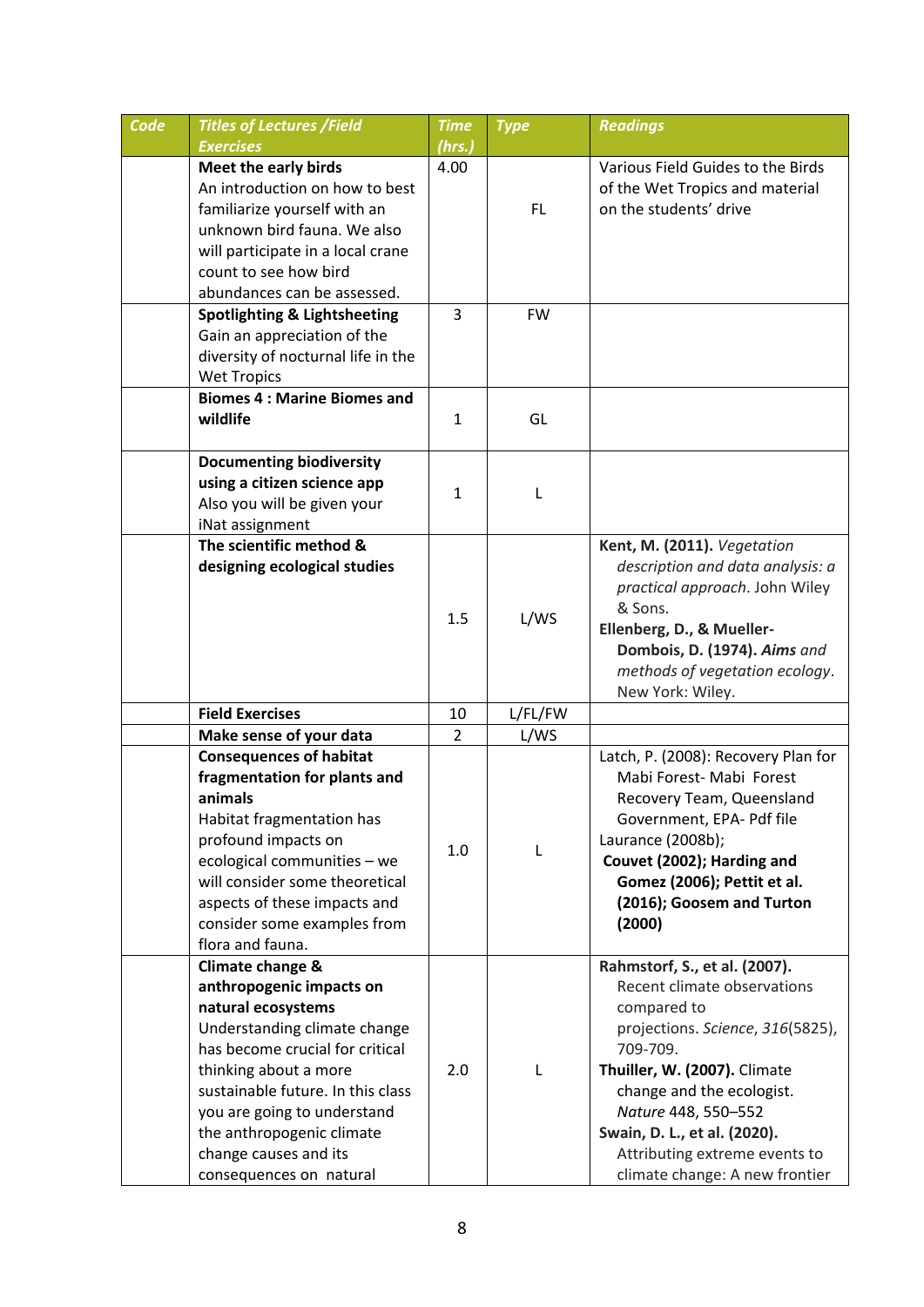| Code | <b>Titles of Lectures /Field</b>                                                                                                                                                                                                                                                                                                                                 | <b>Time</b> | <b>Type</b>   | <b>Readings</b>                                                                                                                                                                                                                                                                                                                                                                 |
|------|------------------------------------------------------------------------------------------------------------------------------------------------------------------------------------------------------------------------------------------------------------------------------------------------------------------------------------------------------------------|-------------|---------------|---------------------------------------------------------------------------------------------------------------------------------------------------------------------------------------------------------------------------------------------------------------------------------------------------------------------------------------------------------------------------------|
|      | <b>Exercises</b>                                                                                                                                                                                                                                                                                                                                                 | (hrs.)      |               |                                                                                                                                                                                                                                                                                                                                                                                 |
|      | environments.                                                                                                                                                                                                                                                                                                                                                    |             |               | in a warming world. One<br>Earth, 2(6), 522-527.                                                                                                                                                                                                                                                                                                                                |
|      | <b>Invasive species</b><br>You will learn about the<br>concept of invasive species and<br>how and why species become<br>invasive. You will learn to think<br>critically about whether this<br>issue is the cause or the<br>consequence of a bigger<br>problem, and what the<br>international community is<br>doing about invasive species.                       | 1.00        | $\mathbf{I}$  | Colautti, R. I., & MacIsaac, H. J.<br>(2004). A neutral terminology<br>to define 'invasive' species.<br>Diversity and distributions,<br>10(2), 135-141.<br>Didham, R. K., Tylianakis, J. M.,<br>Hutchison, M. A., Ewers, R. M.,<br>& Gemmell, N. J. (2005). Are<br>invasive species the drivers of<br>ecological change?. Trends in<br>ecology & evolution, 20(9), 470-<br>474. |
|      | Regenerative agriculture and<br>climate resilience<br>In this class you are going to<br>learn a brief history of<br>industrial agriculture and its<br>consequences on the<br>environment. We will explore<br>alternative ways of growing<br>food that are more aligned<br>with nature.                                                                           | 2.0         | L/FL/GL       | Götsch, E. (1995). Break-through<br>in agriculture (p. 22p). Rio de<br>Janeiro: AS-PTA.<br>Andrade, D., et al. (2020).<br>Syntropy and innovation in<br>agriculture. Current Opinion in<br>Environmental Sustainability, 45,<br>$20 - 24.$                                                                                                                                      |
|      | <b>Coastal ecosystems and Reef</b><br><b>Ecology (Fitzroy Island)</b><br>Explore the ecology of the reef<br>and adjacent ecosystems.                                                                                                                                                                                                                             | 7.5         | Excursion     | Wooldridge and Brodie (2017);<br>Turton (2019); Cheal et al. (2012);<br>Georgiou et al. (2015); Jones et<br>al. (2018)<br>Reef Guardian Councils' Report                                                                                                                                                                                                                        |
|      | <b>Plant ID quiz</b><br>Utilize your knowledge<br>acquired during the plant ID<br>course and the provided<br>resources to prepare yourself<br>for the plant ID quiz.                                                                                                                                                                                             | 2.0         | EX            |                                                                                                                                                                                                                                                                                                                                                                                 |
|      | <b>Reversing Fragmentation:</b><br><b>Theory and Practice</b><br>You will be introduced to the<br>principles of mitigating<br>fragmentation effects. We will<br>then explore factors which<br>determine how an organism<br>responds to a fragmented<br>landscape and how to mitigate<br>the effects of fragmentation on<br>species.<br>Management of rainforest, | 3.0<br>1.5  | $L + FL$<br>L | Soule, M.E. et al. (2004): The role<br>of connectivity in Australian<br>conservation.- Pacific<br>Conservation Biology 10: 266-<br>279. CRS Library JPCB104<br>Jones et al. (2011); Goosem et al.<br>(2005); Pascual-Hortal and Saura<br>(2006); Villard-Metzger (2014);<br>Cattarino et al. (2016); Zeller et<br>al. (2012)<br>Heyword and Norbury (1999);                     |